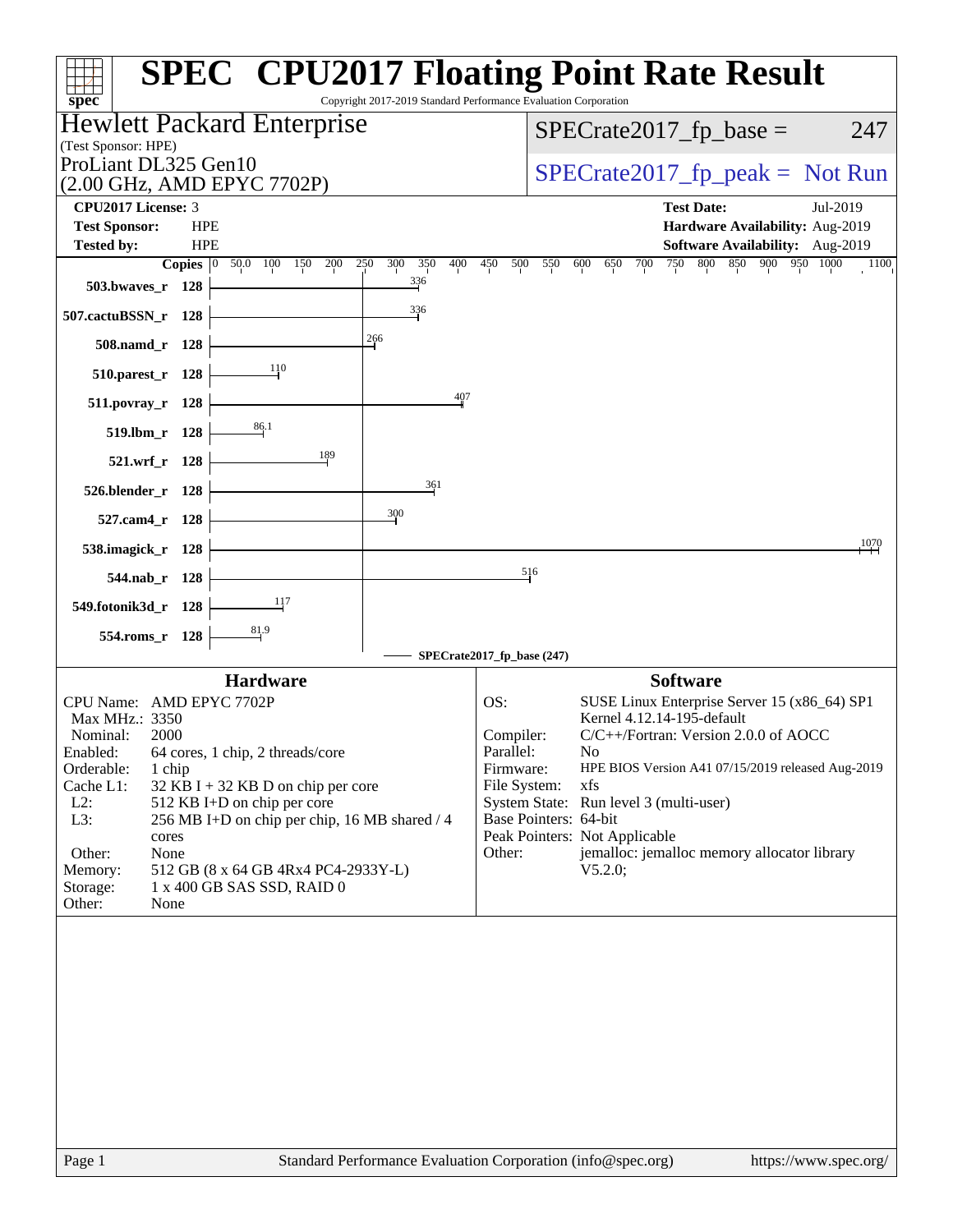Copyright 2017-2019 Standard Performance Evaluation Corporation

### Hewlett Packard Enterprise

(Test Sponsor: HPE)

### (2.00 GHz, AMD EPYC 7702P)

 $SPECTate2017<sub>fr</sub> base = 247$ 

### ProLiant DL325 Gen10<br>  $\begin{array}{r} \text{SPECrate2017\_fp\_peak = Not Run} \\ \text{SPECrate2017\_fp\_peak = Not Run} \end{array}$

**[spec](http://www.spec.org/)**

**[CPU2017 License:](http://www.spec.org/auto/cpu2017/Docs/result-fields.html#CPU2017License)** 3 **[Test Date:](http://www.spec.org/auto/cpu2017/Docs/result-fields.html#TestDate)** Jul-2019 **[Test Sponsor:](http://www.spec.org/auto/cpu2017/Docs/result-fields.html#TestSponsor)** HPE **[Hardware Availability:](http://www.spec.org/auto/cpu2017/Docs/result-fields.html#HardwareAvailability)** Aug-2019 **[Tested by:](http://www.spec.org/auto/cpu2017/Docs/result-fields.html#Testedby)** HPE **[Software Availability:](http://www.spec.org/auto/cpu2017/Docs/result-fields.html#SoftwareAvailability)** Aug-2019

#### **[Results Table](http://www.spec.org/auto/cpu2017/Docs/result-fields.html#ResultsTable)**

|                                 | <b>Base</b>   |                |             |                | <b>Peak</b> |                |            |               |                |              |                |              |                |              |
|---------------------------------|---------------|----------------|-------------|----------------|-------------|----------------|------------|---------------|----------------|--------------|----------------|--------------|----------------|--------------|
| <b>Benchmark</b>                | <b>Copies</b> | <b>Seconds</b> | Ratio       | <b>Seconds</b> | Ratio       | <b>Seconds</b> | Ratio      | <b>Copies</b> | <b>Seconds</b> | <b>Ratio</b> | <b>Seconds</b> | <b>Ratio</b> | <b>Seconds</b> | <b>Ratio</b> |
| 503.bwayes r                    | 128           | 3821           | <u>336</u>  | 3822           | 336         | 3820           | 336        |               |                |              |                |              |                |              |
| 507.cactuBSSN r                 | 128           | 484            | 335         | 481            | 337         | 483            | 336        |               |                |              |                |              |                |              |
| 508.namd_r                      | 128           | 457            | 266         | 458            | 265         | 457            | 266        |               |                |              |                |              |                |              |
| 510.parest_r                    | 128           | 3030           | 111         | 3042           | 110         | 3038           | <u>110</u> |               |                |              |                |              |                |              |
| 511.povray_r                    | 128           | 734            | 407         | 734            | 407         | 738            | 405        |               |                |              |                |              |                |              |
| 519.lbm r                       | 128           | 1567           | 86.1        | 1564           | 86.3        | 1566           | 86.1       |               |                |              |                |              |                |              |
| $521$ .wrf r                    | 128           | 1519           | 189         | 1516           | 189         | 1515           | 189        |               |                |              |                |              |                |              |
| 526.blender r                   | 128           | 540            | 361         | 540            | 361         | 541            | 361        |               |                |              |                |              |                |              |
| $527$ .cam $4$ r                | 128           | 747            | 300         | 749            | 299         | 745            | 300        |               |                |              |                |              |                |              |
| 538.imagick_r                   | 128           | 299            | <b>1070</b> | 304            | 1050        | 295            | 1080       |               |                |              |                |              |                |              |
| $544$ .nab r                    | 128           | 418            | 515         | 418            | 516         | 418            | 516        |               |                |              |                |              |                |              |
| 549.fotonik3d r                 | 128           | 4253           | <u>117</u>  | 4256           | 117         | 4253           | 117        |               |                |              |                |              |                |              |
| 554.roms_r                      | 128           | 2485           | 81.9        | 2484           | 81.9        | 2483           | 81.9       |               |                |              |                |              |                |              |
| $SPECrate2017$ fp base =<br>247 |               |                |             |                |             |                |            |               |                |              |                |              |                |              |

**[SPECrate2017\\_fp\\_peak =](http://www.spec.org/auto/cpu2017/Docs/result-fields.html#SPECrate2017fppeak) Not Run**

Results appear in the [order in which they were run.](http://www.spec.org/auto/cpu2017/Docs/result-fields.html#RunOrder) Bold underlined text [indicates a median measurement](http://www.spec.org/auto/cpu2017/Docs/result-fields.html#Median).

#### **[Compiler Notes](http://www.spec.org/auto/cpu2017/Docs/result-fields.html#CompilerNotes)**

The AMD64 AOCC Compiler Suite is available at <http://developer.amd.com/amd-aocc/>

#### **[Submit Notes](http://www.spec.org/auto/cpu2017/Docs/result-fields.html#SubmitNotes)**

The config file option 'submit' was used. 'numactl' was used to bind copies to the cores. See the configuration file for details.

### **[Operating System Notes](http://www.spec.org/auto/cpu2017/Docs/result-fields.html#OperatingSystemNotes)**

'ulimit -s unlimited' was used to set environment stack size 'ulimit -l 2097152' was used to set environment locked pages in memory limit

runcpu command invoked through numactl i.e.: numactl --interleave=all runcpu <etc>

Set dirty\_ratio=8 to limit dirty cache to 8% of memory Set swappiness=1 to swap only if necessary Set zone\_reclaim\_mode=1 to free local node memory and avoid remote memory sync then drop\_caches=3 to reset caches before invoking runcpu

**(Continued on next page)**

| Standard Performance Evaluation Corporation (info@spec.org)<br>Page 2<br>https://www.spec.org/ |
|------------------------------------------------------------------------------------------------|
|------------------------------------------------------------------------------------------------|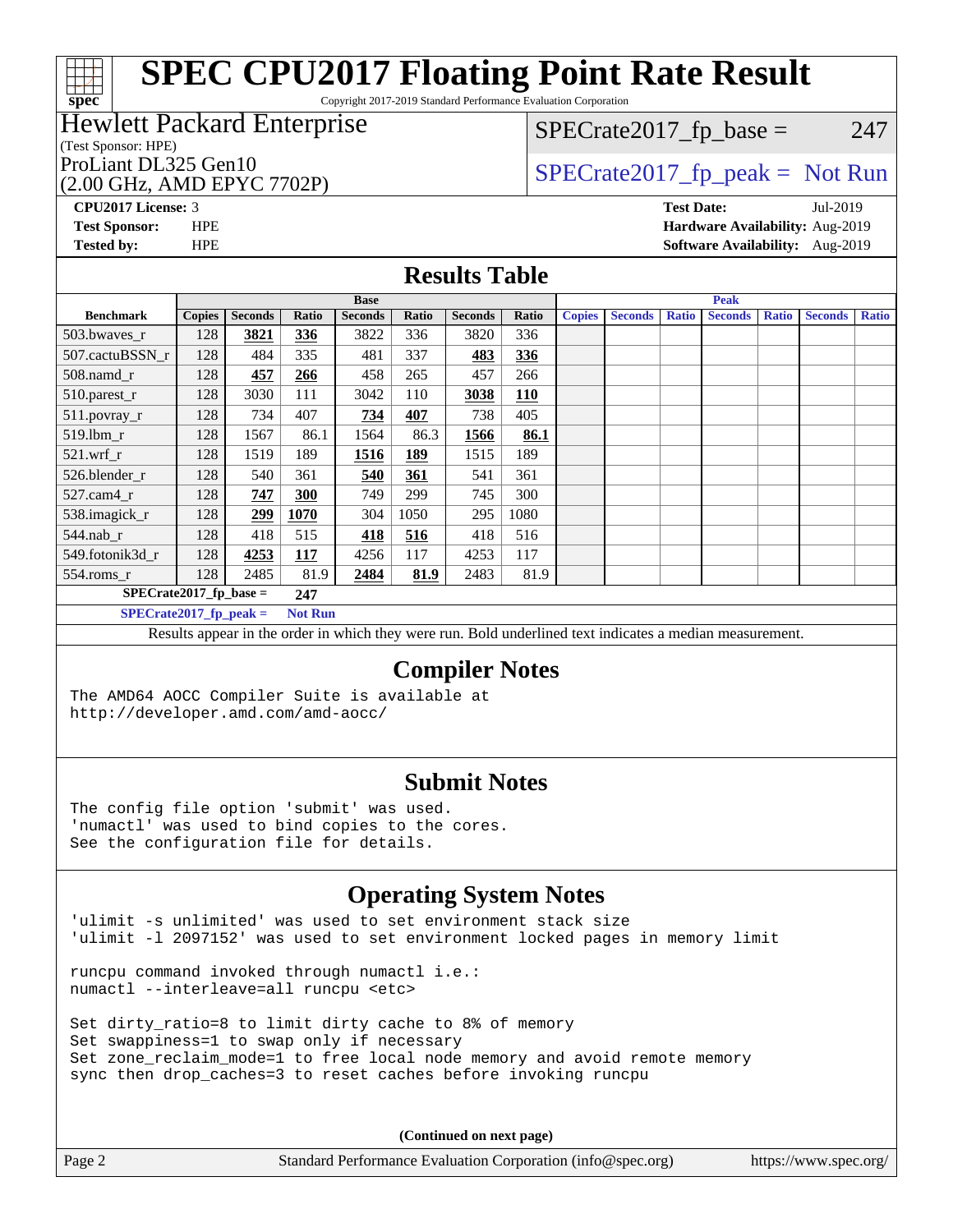Copyright 2017-2019 Standard Performance Evaluation Corporation

### Hewlett Packard Enterprise

 $SPECTate2017<sub>fr</sub> base = 247$ 

#### (Test Sponsor: HPE)

(2.00 GHz, AMD EPYC 7702P)

ProLiant DL325 Gen10  $SPECTA = 2017$   $\frac{1}{20}$  peak = Not Run

**[spec](http://www.spec.org/)**

**[CPU2017 License:](http://www.spec.org/auto/cpu2017/Docs/result-fields.html#CPU2017License)** 3 **[Test Date:](http://www.spec.org/auto/cpu2017/Docs/result-fields.html#TestDate)** Jul-2019 **[Test Sponsor:](http://www.spec.org/auto/cpu2017/Docs/result-fields.html#TestSponsor)** HPE **[Hardware Availability:](http://www.spec.org/auto/cpu2017/Docs/result-fields.html#HardwareAvailability)** Aug-2019 **[Tested by:](http://www.spec.org/auto/cpu2017/Docs/result-fields.html#Testedby)** HPE **[Software Availability:](http://www.spec.org/auto/cpu2017/Docs/result-fields.html#SoftwareAvailability)** Aug-2019

#### **[Operating System Notes \(Continued\)](http://www.spec.org/auto/cpu2017/Docs/result-fields.html#OperatingSystemNotes)**

dirty\_ratio, swappiness, zone\_reclaim\_mode and drop caches were all set using privileged echo (e.g. echo 1 > /proc/sys/vm/swappiness).

Transparent huge pages set to 'always' for this run (OS default)

#### **[General Notes](http://www.spec.org/auto/cpu2017/Docs/result-fields.html#GeneralNotes)**

Environment variables set by runcpu before the start of the run: LD\_LIBRARY\_PATH = "/home/cpu2017\_A2/amd\_rate\_aocc200\_rome\_A\_lib/64; /home/cpu2017\_A2/amd\_rate\_aocc200\_rome\_A\_lib/32:" MALLOC\_CONF = "retain:true"

Binaries were compiled on a system with 2p AMD EPYC 7601 CPU + 512GB Memory using Fedora 26

NA: The test sponsor attests, as of date of publication, that CVE-2017-5754 (Meltdown) is mitigated in the system as tested and documented. Yes: The test sponsor attests, as of date of publication, that CVE-2017-5753 (Spectre variant 1) is mitigated in the system as tested and documented. Yes: The test sponsor attests, as of date of publication, that CVE-2017-5715 (Spectre variant 2) is mitigated in the system as tested and documented. jemalloc: configured and built with GCC 9.1.0 in Ubuntu 19.04 with flags: -Ofast -march=znver2. jemalloc 5.2.0 is available here: <https://github.com/jemalloc/jemalloc/releases/download/5.2.0/jemalloc-5.2.0.tar.bz2>

#### **[Platform Notes](http://www.spec.org/auto/cpu2017/Docs/result-fields.html#PlatformNotes)**

BIOS Configuration Thermal Configuration set to Maximum Cooling Determinism Control set to Manual Performance Determinism set to Power Deterministic Minimum Processor Idle Power Core C-State set to C6 State Memory Patrol Scrubbing set to Disabled Workload Profile set to General Throughput Compute NUMA memory domains per socket set to Four memory domains per socket Sysinfo program /home/cpu2017\_A2/bin/sysinfo Rev: r5974 of 2018-05-19 9bcde8f2999c33d61f64985e45859ea9 running on linux-stzp Sat Jul 20 06:37:36 2019

 SUT (System Under Test) info as seen by some common utilities. For more information on this section, see <https://www.spec.org/cpu2017/Docs/config.html#sysinfo>

 From /proc/cpuinfo model name : AMD EPYC 7702P 64-Core Processor 1 "physical id"s (chips) 128 "processors"

**(Continued on next page)**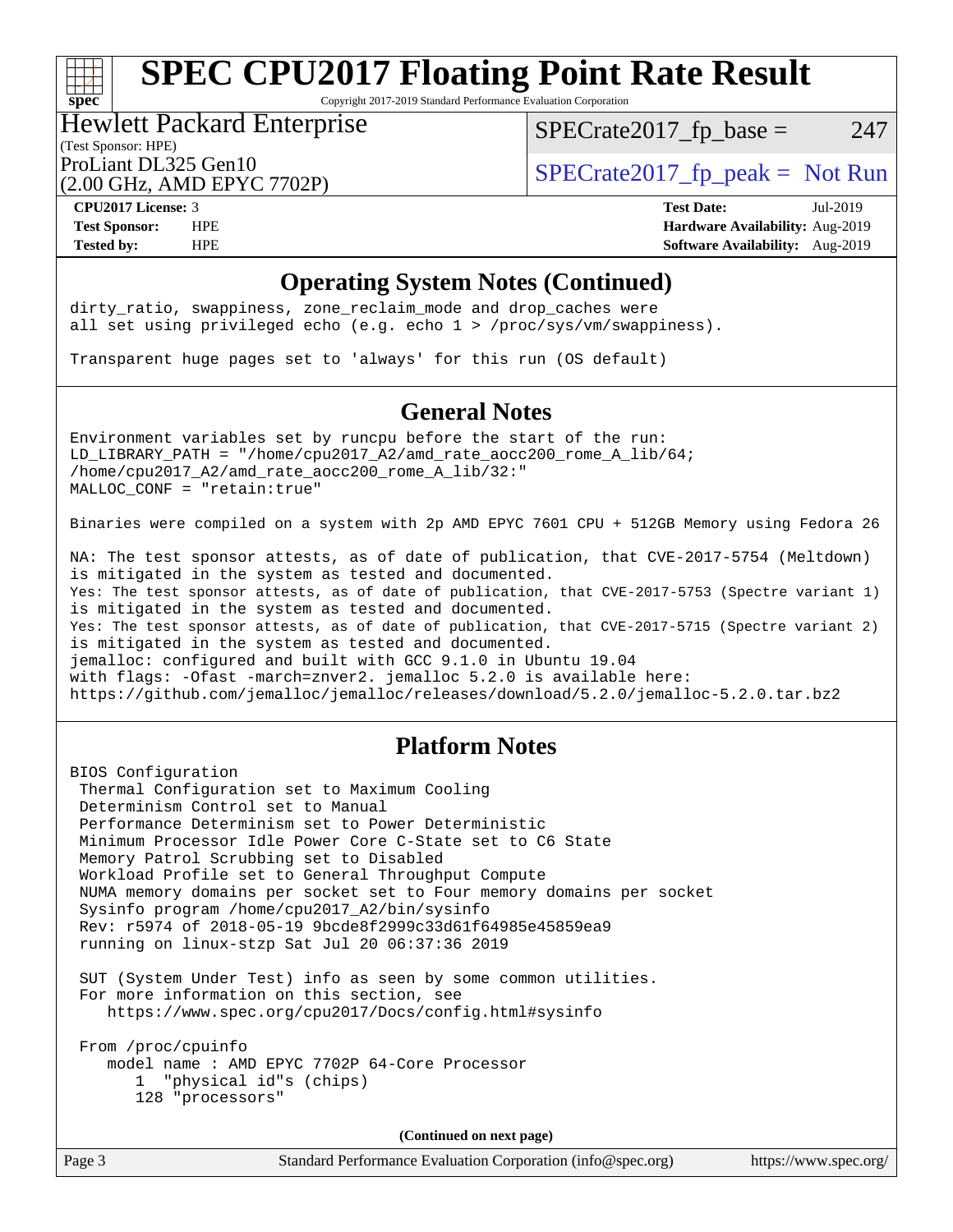Copyright 2017-2019 Standard Performance Evaluation Corporation

Hewlett Packard Enterprise

 $SPECrate2017_fp\_base = 247$ 

## (Test Sponsor: HPE)<br>ProLiant DL325 Gen10

(2.00 GHz, AMD EPYC 7702P)

 $SPECTate 2017_fp\_peak = Not Run$ 

#### **[CPU2017 License:](http://www.spec.org/auto/cpu2017/Docs/result-fields.html#CPU2017License)** 3 **[Test Date:](http://www.spec.org/auto/cpu2017/Docs/result-fields.html#TestDate)** Jul-2019

**[spec](http://www.spec.org/)**

**[Test Sponsor:](http://www.spec.org/auto/cpu2017/Docs/result-fields.html#TestSponsor)** HPE **[Hardware Availability:](http://www.spec.org/auto/cpu2017/Docs/result-fields.html#HardwareAvailability)** Aug-2019 **[Tested by:](http://www.spec.org/auto/cpu2017/Docs/result-fields.html#Testedby)** HPE **[Software Availability:](http://www.spec.org/auto/cpu2017/Docs/result-fields.html#SoftwareAvailability)** Aug-2019

#### **[Platform Notes \(Continued\)](http://www.spec.org/auto/cpu2017/Docs/result-fields.html#PlatformNotes)**

| cpu cores $: 64$<br>siblings : 128<br>53 54 55 56 57 58 59 60 61 62 63                                                                                                                                                                                                                                                                                                                                                                                                                                                                                                               | cores, siblings (Caution: counting these is hw and system dependent. The following<br>excerpts from /proc/cpuinfo might not be reliable. Use with caution.)<br>physical 0: cores 0 1 2 3 4 5 6 7 8 9 10 11 12 13 14 15 16 17 18 19 20 21 22 23 24<br>25 26 27 28 29 30 31 32 33 34 35 36 37 38 39 40 41 42 43 44 45 46 47 48 49 50 51 52                                                                                                                                                                                                                                                                                                                                                                                                                                                                                                                                                                                                                                                                                                                                   |                       |  |  |  |  |
|--------------------------------------------------------------------------------------------------------------------------------------------------------------------------------------------------------------------------------------------------------------------------------------------------------------------------------------------------------------------------------------------------------------------------------------------------------------------------------------------------------------------------------------------------------------------------------------|----------------------------------------------------------------------------------------------------------------------------------------------------------------------------------------------------------------------------------------------------------------------------------------------------------------------------------------------------------------------------------------------------------------------------------------------------------------------------------------------------------------------------------------------------------------------------------------------------------------------------------------------------------------------------------------------------------------------------------------------------------------------------------------------------------------------------------------------------------------------------------------------------------------------------------------------------------------------------------------------------------------------------------------------------------------------------|-----------------------|--|--|--|--|
| From lscpu:<br>Architecture:<br>$CPU$ op-mode( $s$ ):<br>Byte Order:<br>Address sizes:<br>CPU(s):<br>On-line CPU(s) list: $0-127$<br>Thread(s) per core:<br>Core(s) per socket:<br>Socket(s):<br>NUMA $node(s)$ :<br>Vendor ID:<br>CPU family:<br>Model:<br>Model name:<br>Stepping:<br>CPU MHz:<br>$CPU$ $max$ $MHz$ :<br>CPU min MHz:<br>BogoMIPS:<br>Virtualization:<br>L1d cache:<br>Lli cache:<br>$L2$ cache:<br>L3 cache:<br>NUMA node0 CPU(s): 0-15,64-79<br>NUMA node1 CPU(s): 16-31,80-95<br>NUMA node2 CPU(s): 32-47,96-111<br>NUMA node3 CPU(s): 48-63, 112-127<br>Flaqs: | x86 64<br>32-bit, 64-bit<br>Little Endian<br>48 bits physical, 48 bits virtual<br>128<br>2<br>64<br>$\mathbf{1}$<br>4<br>AuthenticAMD<br>23<br>49<br>AMD EPYC 7702P 64-Core Processor<br>$\Omega$<br>2000.000<br>2000.0000<br>1500.0000<br>3992.32<br>$AMD-V$<br>32K<br>32K<br>512K<br>16384K<br>fpu vme de pse tsc msr pae mce cx8 apic sep mtrr pge mca cmov<br>pat pse36 clflush mmx fxsr sse sse2 ht syscall nx mmxext fxsr_opt pdpe1gb rdtscp lm<br>constant_tsc rep_good nopl xtopology nonstop_tsc cpuid extd_apicid aperfmperf pni<br>pclmulqdq monitor ssse3 fma cx16 sse4_1 sse4_2 movbe popcnt aes xsave avx f16c<br>rdrand lahf_lm cmp_legacy svm extapic cr8_legacy abm sse4a misalignsse 3dnowprefetch<br>osvw ibs skinit wdt tce topoext perfctr_core perfctr_nb bpext perfctr_12 mwaitx cpb<br>cat_13 cdp_13 hw_pstate ssbd ibrs ibpb stibp vmmcall fsgsbase bmil avx2 smep bmi2<br>cqm rdt_a rdseed adx smap clflushopt clwb sha_ni xsaveopt xsavec xgetbvl xsaves<br>cqm_llc cqm_occup_llc cqm_mbm_total cqm_mbm_local clzero irperf xsaveerptr arat npt |                       |  |  |  |  |
| lbrv svm_lock nrip_save tsc_scale vmcb_clean flushbyasid decodeassists pausefilter                                                                                                                                                                                                                                                                                                                                                                                                                                                                                                   |                                                                                                                                                                                                                                                                                                                                                                                                                                                                                                                                                                                                                                                                                                                                                                                                                                                                                                                                                                                                                                                                            |                       |  |  |  |  |
| Page 4                                                                                                                                                                                                                                                                                                                                                                                                                                                                                                                                                                               | (Continued on next page)<br>Standard Performance Evaluation Corporation (info@spec.org)                                                                                                                                                                                                                                                                                                                                                                                                                                                                                                                                                                                                                                                                                                                                                                                                                                                                                                                                                                                    | https://www.spec.org/ |  |  |  |  |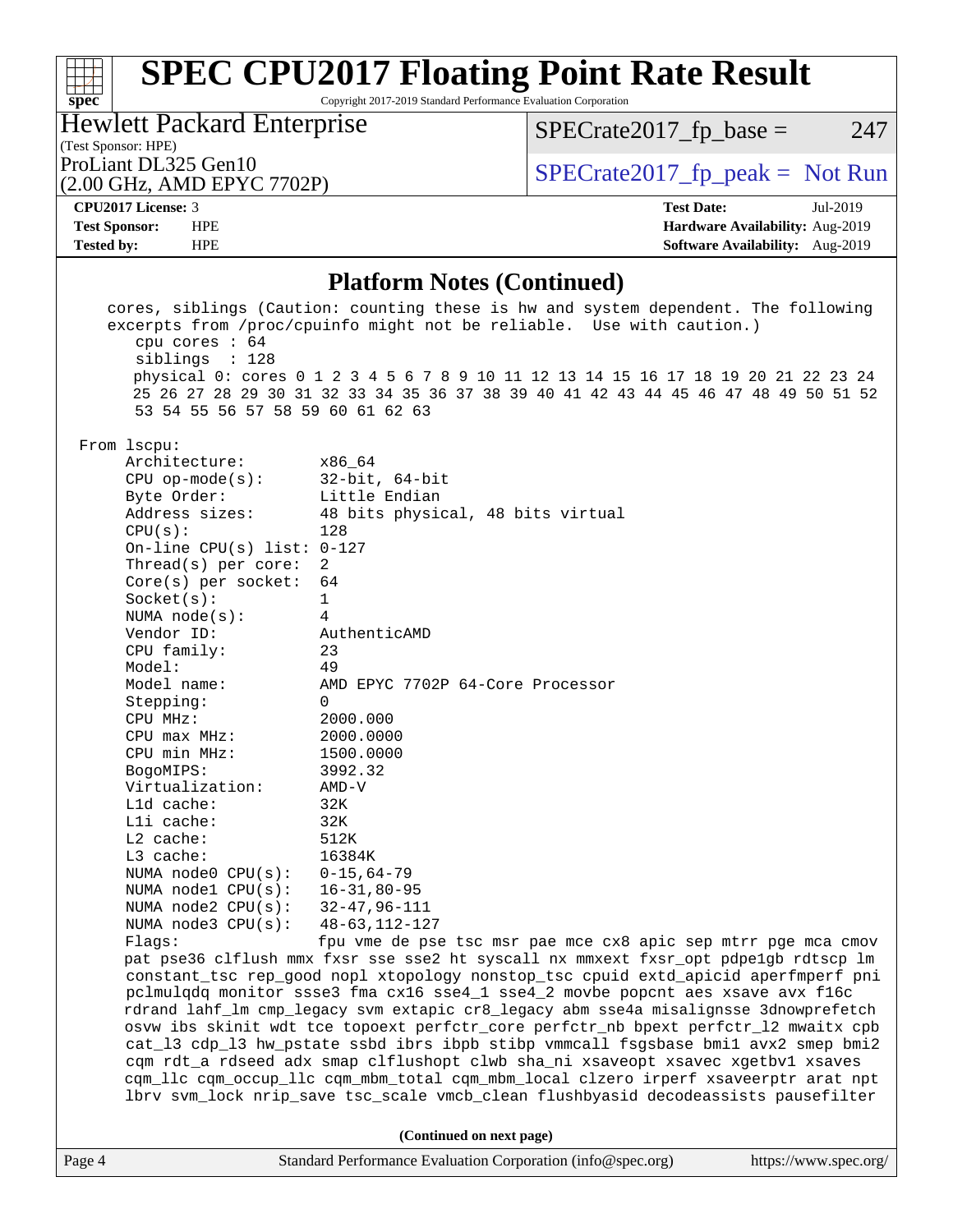Copyright 2017-2019 Standard Performance Evaluation Corporation

(Test Sponsor: HPE) Hewlett Packard Enterprise

 $SPECTate2017<sub>fr</sub> base = 247$ 

(2.00 GHz, AMD EPYC 7702P)

ProLiant DL325 Gen10  $SPECTR = 2017$   $\frac{1}{20}$  peak = Not Run

**[spec](http://www.spec.org/)**

 $\pm$ 

**[CPU2017 License:](http://www.spec.org/auto/cpu2017/Docs/result-fields.html#CPU2017License)** 3 **[Test Date:](http://www.spec.org/auto/cpu2017/Docs/result-fields.html#TestDate)** Jul-2019 **[Test Sponsor:](http://www.spec.org/auto/cpu2017/Docs/result-fields.html#TestSponsor)** HPE **[Hardware Availability:](http://www.spec.org/auto/cpu2017/Docs/result-fields.html#HardwareAvailability)** Aug-2019 **[Tested by:](http://www.spec.org/auto/cpu2017/Docs/result-fields.html#Testedby)** HPE **[Software Availability:](http://www.spec.org/auto/cpu2017/Docs/result-fields.html#SoftwareAvailability)** Aug-2019

#### **[Platform Notes \(Continued\)](http://www.spec.org/auto/cpu2017/Docs/result-fields.html#PlatformNotes)**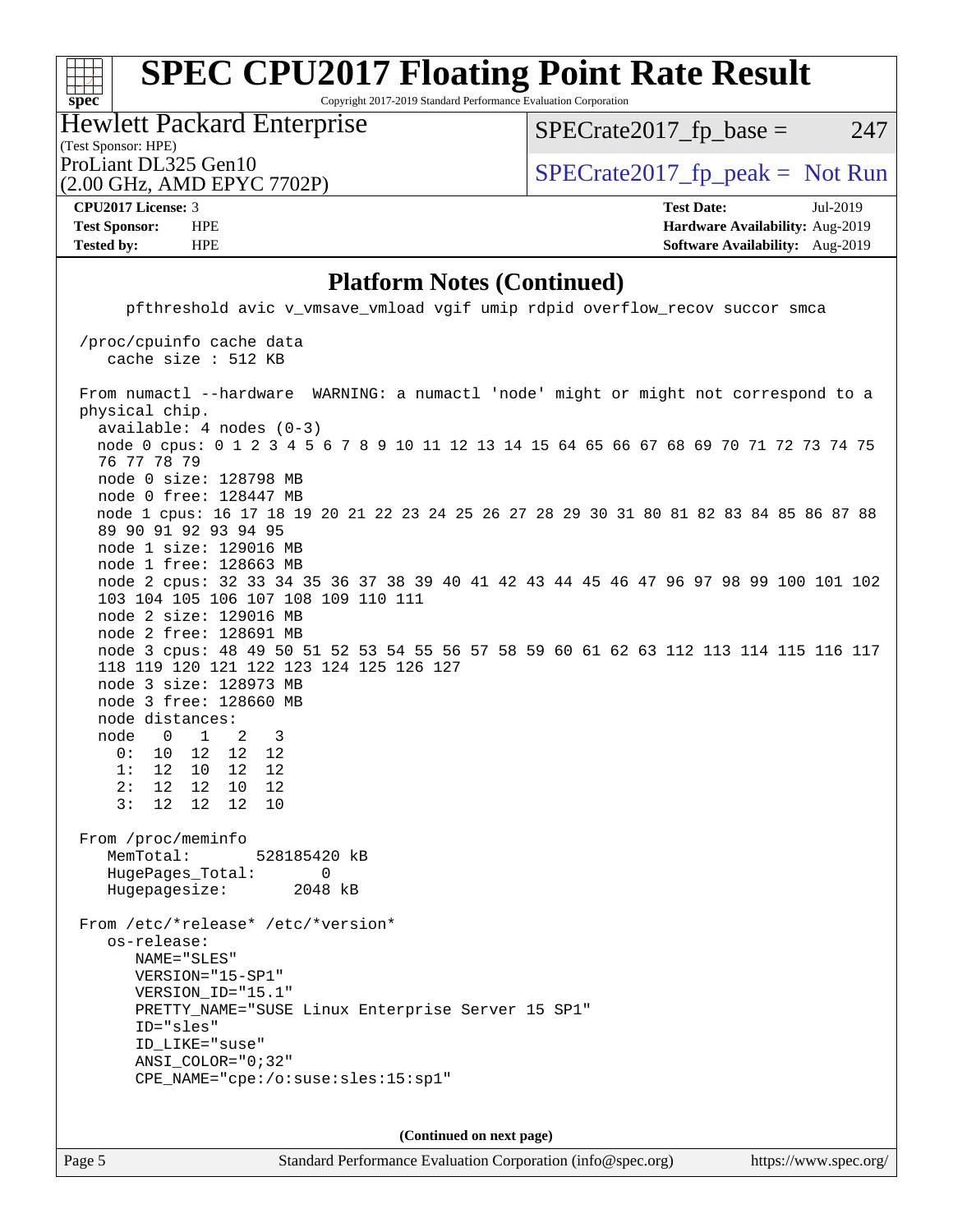Copyright 2017-2019 Standard Performance Evaluation Corporation

#### (Test Sponsor: HPE) Hewlett Packard Enterprise

 $SPECTate2017<sub>fr</sub> base = 247$ 

(2.00 GHz, AMD EPYC 7702P)

ProLiant DL325 Gen10  $SPECTA = 2017$   $\int$  [SPECrate2017\\_fp\\_peak =](http://www.spec.org/auto/cpu2017/Docs/result-fields.html#SPECrate2017fppeak) Not Run

**[spec](http://www.spec.org/)**

**[CPU2017 License:](http://www.spec.org/auto/cpu2017/Docs/result-fields.html#CPU2017License)** 3 **[Test Date:](http://www.spec.org/auto/cpu2017/Docs/result-fields.html#TestDate)** Jul-2019 **[Test Sponsor:](http://www.spec.org/auto/cpu2017/Docs/result-fields.html#TestSponsor)** HPE **[Hardware Availability:](http://www.spec.org/auto/cpu2017/Docs/result-fields.html#HardwareAvailability)** Aug-2019 **[Tested by:](http://www.spec.org/auto/cpu2017/Docs/result-fields.html#Testedby)** HPE **[Software Availability:](http://www.spec.org/auto/cpu2017/Docs/result-fields.html#SoftwareAvailability)** Aug-2019

#### **[Platform Notes \(Continued\)](http://www.spec.org/auto/cpu2017/Docs/result-fields.html#PlatformNotes)**

uname -a:

 Linux linux-stzp 4.12.14-195-default #1 SMP Tue May 7 10:55:11 UTC 2019 (8fba516) x86\_64 x86\_64 x86\_64 GNU/Linux

Kernel self-reported vulnerability status:

 CVE-2017-5754 (Meltdown): Not affected CVE-2017-5753 (Spectre variant 1): Mitigation: \_\_user pointer sanitization CVE-2017-5715 (Spectre variant 2): Mitigation: Full AMD retpoline, IBPB: conditional, IBRS\_FW, STIBP: conditional, RSB filling

run-level 3 Jul 20 01:15

 SPEC is set to: /home/cpu2017\_A2 Filesystem Type Size Used Avail Use% Mounted on /dev/sdc2 btrfs 445G 42G 403G 10% /home

 Additional information from dmidecode follows. WARNING: Use caution when you interpret this section. The 'dmidecode' program reads system data which is "intended to allow hardware to be accurately determined", but the intent may not be met, as there are frequent changes to hardware, firmware, and the "DMTF SMBIOS" standard. BIOS HPE A41 07/15/2019 Memory: 8x HPE P03054-091 64 GB 4 rank 2933

8x UNKNOWN NOT AVAILABLE

(End of data from sysinfo program)

#### **[Compiler Version Notes](http://www.spec.org/auto/cpu2017/Docs/result-fields.html#CompilerVersionNotes)**

Page 6 Standard Performance Evaluation Corporation [\(info@spec.org\)](mailto:info@spec.org) <https://www.spec.org/> ==============================================================================  $CC$  519.1bm\_ $r(base)$  538.imagick\_ $r(base)$  544.nab\_ $r(base)$ ------------------------------------------------------------------------------ AOCC.LLVM.2.0.0.B179.2019\_06\_12 clang version 8.0.0 (CLANG: Jenkins AOCC\_2\_0\_0-Build#179) (based on LLVM AOCC.LLVM.2.0.0.B179.2019\_06\_12) Target: x86\_64-unknown-linux-gnu Thread model: posix InstalledDir: /opt/AMD/aocc-compiler-2.0.0/bin ------------------------------------------------------------------------------ ============================================================================== CXXC 508.namd\_r(base) 510.parest\_r(base) ------------------------------------------------------------------------------ AOCC.LLVM.2.0.0.B179.2019\_06\_12 clang version 8.0.0 (CLANG: Jenkins AOCC\_2\_0\_0-Build#179) (based on LLVM AOCC.LLVM.2.0.0.B179.2019\_06\_12) Target: x86\_64-unknown-linux-gnu **(Continued on next page)**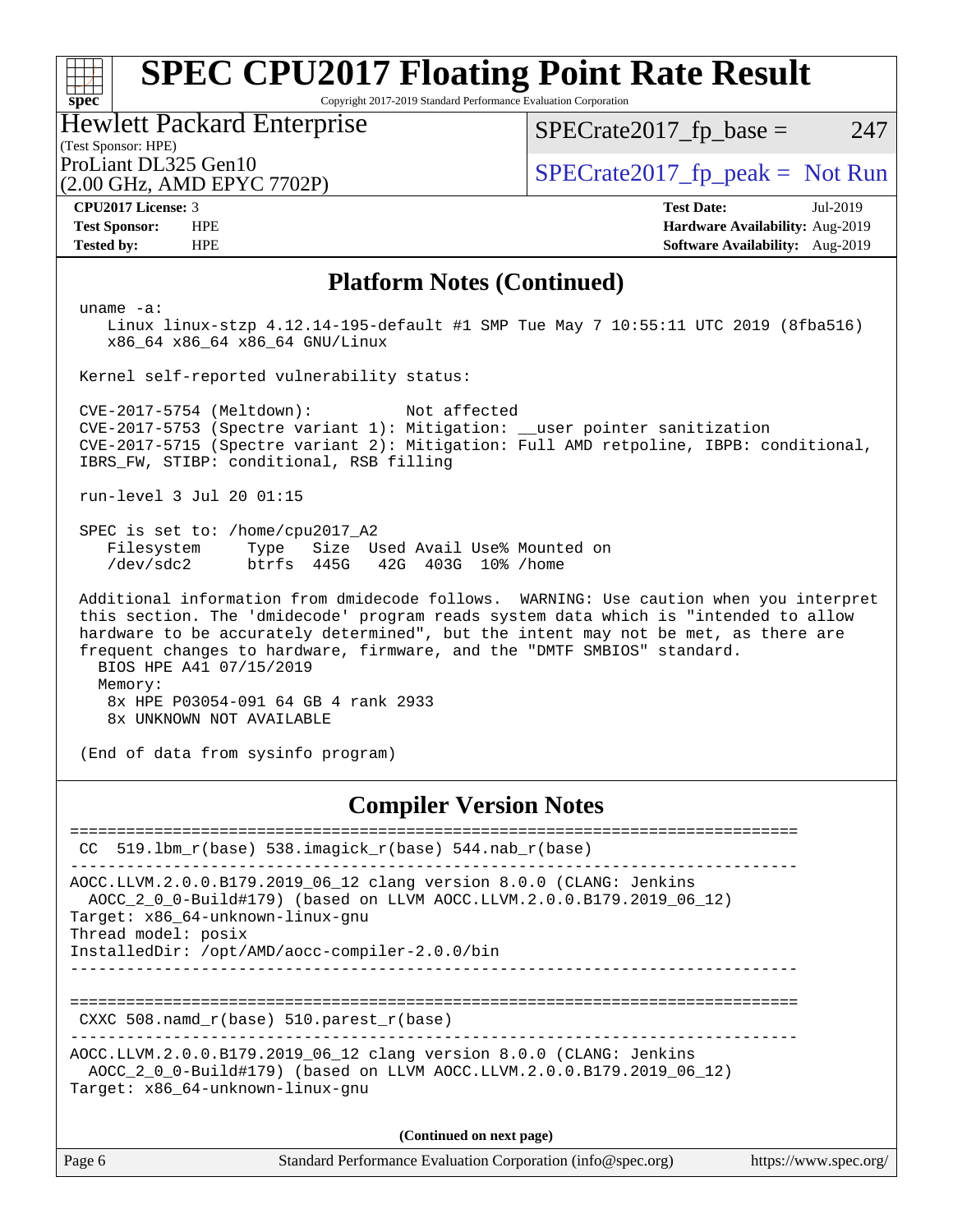Copyright 2017-2019 Standard Performance Evaluation Corporation

#### (Test Sponsor: HPE) Hewlett Packard Enterprise

 $SPECTate2017_fp\_base = 247$ 

# (2.00 GHz, AMD EPYC 7702P)

ProLiant DL325 Gen10<br>  $(2.00 \text{ GHz}$  AMD EPYC 7702P) [SPECrate2017\\_fp\\_peak =](http://www.spec.org/auto/cpu2017/Docs/result-fields.html#SPECrate2017fppeak) Not Run

**[spec](http://www.spec.org/)**

 $+\ +$ 

**[CPU2017 License:](http://www.spec.org/auto/cpu2017/Docs/result-fields.html#CPU2017License)** 3 **[Test Date:](http://www.spec.org/auto/cpu2017/Docs/result-fields.html#TestDate)** Jul-2019 **[Test Sponsor:](http://www.spec.org/auto/cpu2017/Docs/result-fields.html#TestSponsor)** HPE **[Hardware Availability:](http://www.spec.org/auto/cpu2017/Docs/result-fields.html#HardwareAvailability)** Aug-2019 **[Tested by:](http://www.spec.org/auto/cpu2017/Docs/result-fields.html#Testedby)** HPE **[Software Availability:](http://www.spec.org/auto/cpu2017/Docs/result-fields.html#SoftwareAvailability)** Aug-2019

### **[Compiler Version Notes \(Continued\)](http://www.spec.org/auto/cpu2017/Docs/result-fields.html#CompilerVersionNotes)**

| Standard Performance Evaluation Corporation (info@spec.org)<br>Page 7                                                                        | https://www.spec.org/ |
|----------------------------------------------------------------------------------------------------------------------------------------------|-----------------------|
| (Continued on next page)                                                                                                                     |                       |
| InstalledDir: /opt/AMD/aocc-compiler-2.0.0/bin                                                                                               |                       |
| Target: x86_64-unknown-linux-gnu<br>Thread model: posix                                                                                      |                       |
| AOCC.LLVM.2.0.0.B179.2019_06_12 clang version 8.0.0 (CLANG: Jenkins<br>AOCC_2_0_0-Build#179) (based on LLVM AOCC.LLVM.2.0.0.B179.2019_06_12) |                       |
| InstalledDir: /opt/AMD/aocc-compiler-2.0.0/bin                                                                                               |                       |
| Thread model: posix                                                                                                                          |                       |
| AOCC_2_0_0-Build#179) (based on LLVM AOCC.LLVM.2.0.0.B179.2019_06_12)<br>Target: x86_64-unknown-linux-gnu                                    |                       |
| AOCC.LLVM.2.0.0.B179.2019_06_12 clang version 8.0.0 (CLANG: Jenkins                                                                          |                       |
| InstalledDir: /opt/AMD/aocc-compiler-2.0.0/bin                                                                                               |                       |
| Target: x86_64-unknown-linux-gnu<br>Thread model: posix                                                                                      |                       |
| AOCC_2_0_0-Build#179) (based on LLVM AOCC.LLVM.2.0.0.B179.2019_06_12)                                                                        |                       |
| AOCC.LLVM.2.0.0.B179.2019_06_12 clang version 8.0.0 (CLANG: Jenkins                                                                          |                       |
| FC 507.cactuBSSN r(base)                                                                                                                     |                       |
|                                                                                                                                              |                       |
| Thread model: posix<br>InstalledDir: /opt/AMD/aocc-compiler-2.0.0/bin                                                                        |                       |
| Target: x86_64-unknown-linux-gnu                                                                                                             |                       |
| AOCC.LLVM.2.0.0.B179.2019_06_12 clang version 8.0.0 (CLANG: Jenkins<br>AOCC_2_0_0-Build#179) (based on LLVM AOCC.LLVM.2.0.0.B179.2019_06_12) |                       |
| InstalledDir: /opt/AMD/aocc-compiler-2.0.0/bin                                                                                               |                       |
| Thread model: posix                                                                                                                          |                       |
| AOCC_2_0_0-Build#179) (based on LLVM AOCC.LLVM.2.0.0.B179.2019_06_12)<br>Target: x86_64-unknown-linux-gnu                                    |                       |
| AOCC.LLVM.2.0.0.B179.2019_06_12 clang version 8.0.0 (CLANG: Jenkins                                                                          |                       |
| CC $511. povray_r(base) 521. wrf_r(base) 526. blender_r(base) 527. cam4_r(base)$                                                             |                       |
|                                                                                                                                              |                       |
| --------------------------------                                                                                                             |                       |
| Thread model: posix<br>InstalledDir: /opt/AMD/aocc-compiler-2.0.0/bin                                                                        |                       |
| AOCC_2_0_0-Build#179) (based on LLVM AOCC.LLVM.2.0.0.B179.2019_06_12)<br>Target: x86_64-unknown-linux-gnu                                    |                       |
| AOCC.LLVM.2.0.0.B179.2019_06_12 clang version 8.0.0 (CLANG: Jenkins                                                                          |                       |
| $FC 503.bwaves_r(base) 549.fotonik3d_r(base) 554.roms_r(base)$                                                                               |                       |
|                                                                                                                                              |                       |
| InstalledDir: /opt/AMD/aocc-compiler-2.0.0/bin<br>____________________________                                                               |                       |
| Thread model: posix                                                                                                                          |                       |
|                                                                                                                                              |                       |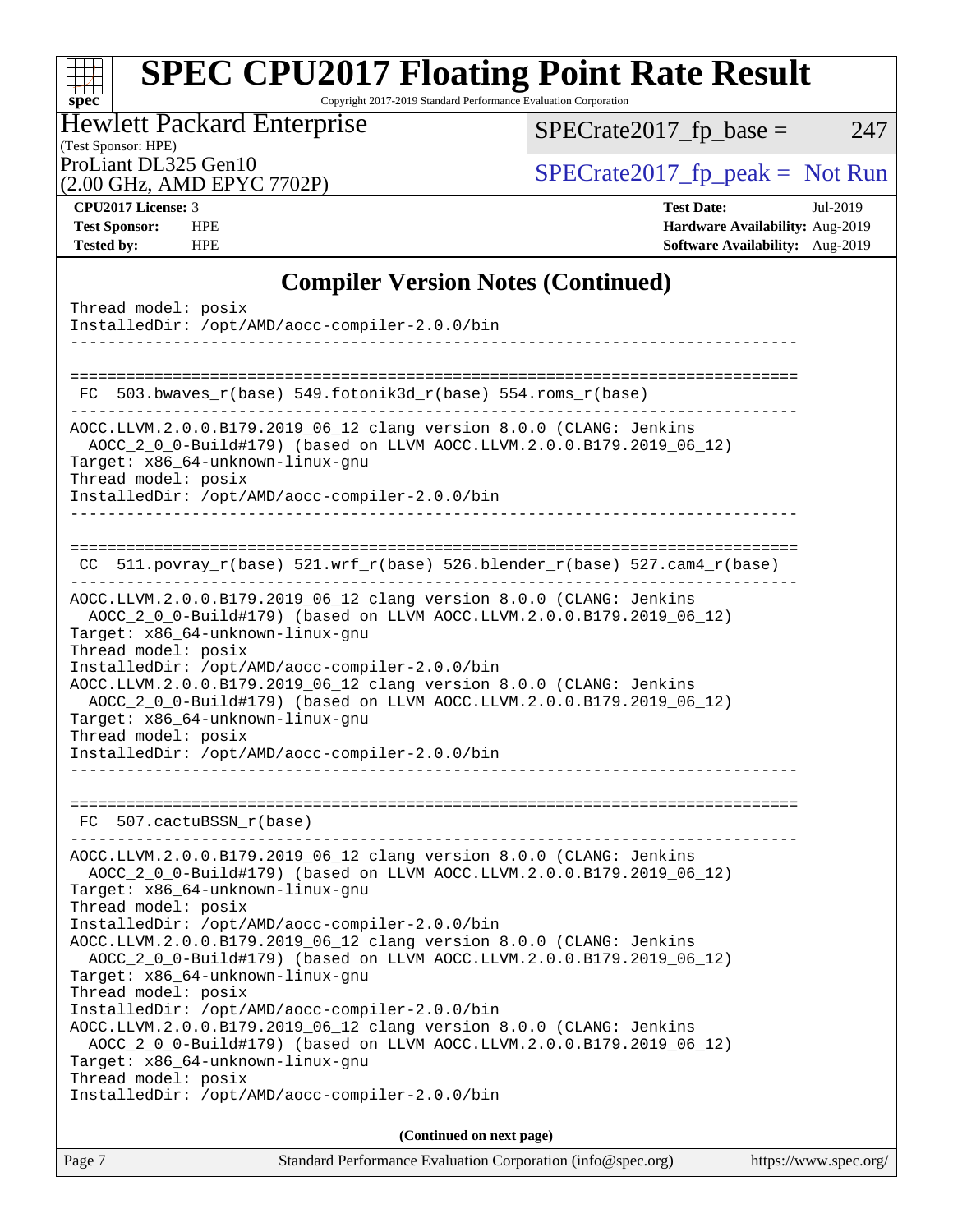Copyright 2017-2019 Standard Performance Evaluation Corporation

#### (Test Sponsor: HPE) Hewlett Packard Enterprise (2.00 GHz, AMD EPYC 7702P) ProLiant DL325 Gen10  $SPECTA = 2017$   $\frac{1}{20}$  peak = Not Run

 $SPECTate2017<sub>fr</sub> base = 247$ 

**[CPU2017 License:](http://www.spec.org/auto/cpu2017/Docs/result-fields.html#CPU2017License)** 3 **[Test Date:](http://www.spec.org/auto/cpu2017/Docs/result-fields.html#TestDate)** Jul-2019

**[spec](http://www.spec.org/)**

at t

**[Test Sponsor:](http://www.spec.org/auto/cpu2017/Docs/result-fields.html#TestSponsor)** HPE **[Hardware Availability:](http://www.spec.org/auto/cpu2017/Docs/result-fields.html#HardwareAvailability)** Aug-2019 **[Tested by:](http://www.spec.org/auto/cpu2017/Docs/result-fields.html#Testedby)** HPE **[Software Availability:](http://www.spec.org/auto/cpu2017/Docs/result-fields.html#SoftwareAvailability)** Aug-2019

### **[Compiler Version Notes \(Continued\)](http://www.spec.org/auto/cpu2017/Docs/result-fields.html#CompilerVersionNotes)**

------------------------------------------------------------------------------

### **[Base Compiler Invocation](http://www.spec.org/auto/cpu2017/Docs/result-fields.html#BaseCompilerInvocation)**

[C benchmarks](http://www.spec.org/auto/cpu2017/Docs/result-fields.html#Cbenchmarks): [clang](http://www.spec.org/cpu2017/results/res2019q3/cpu2017-20190723-16404.flags.html#user_CCbase_clang-c)

[C++ benchmarks:](http://www.spec.org/auto/cpu2017/Docs/result-fields.html#CXXbenchmarks)

[clang++](http://www.spec.org/cpu2017/results/res2019q3/cpu2017-20190723-16404.flags.html#user_CXXbase_clang-cpp)

[Fortran benchmarks](http://www.spec.org/auto/cpu2017/Docs/result-fields.html#Fortranbenchmarks): [flang](http://www.spec.org/cpu2017/results/res2019q3/cpu2017-20190723-16404.flags.html#user_FCbase_flang)

[Benchmarks using both Fortran and C](http://www.spec.org/auto/cpu2017/Docs/result-fields.html#BenchmarksusingbothFortranandC): [flang](http://www.spec.org/cpu2017/results/res2019q3/cpu2017-20190723-16404.flags.html#user_CC_FCbase_flang) [clang](http://www.spec.org/cpu2017/results/res2019q3/cpu2017-20190723-16404.flags.html#user_CC_FCbase_clang-c)

[Benchmarks using both C and C++](http://www.spec.org/auto/cpu2017/Docs/result-fields.html#BenchmarksusingbothCandCXX): [clang++](http://www.spec.org/cpu2017/results/res2019q3/cpu2017-20190723-16404.flags.html#user_CC_CXXbase_clang-cpp) [clang](http://www.spec.org/cpu2017/results/res2019q3/cpu2017-20190723-16404.flags.html#user_CC_CXXbase_clang-c)

[Benchmarks using Fortran, C, and C++:](http://www.spec.org/auto/cpu2017/Docs/result-fields.html#BenchmarksusingFortranCandCXX) [clang++](http://www.spec.org/cpu2017/results/res2019q3/cpu2017-20190723-16404.flags.html#user_CC_CXX_FCbase_clang-cpp) [clang](http://www.spec.org/cpu2017/results/res2019q3/cpu2017-20190723-16404.flags.html#user_CC_CXX_FCbase_clang-c) [flang](http://www.spec.org/cpu2017/results/res2019q3/cpu2017-20190723-16404.flags.html#user_CC_CXX_FCbase_flang)

### **[Base Portability Flags](http://www.spec.org/auto/cpu2017/Docs/result-fields.html#BasePortabilityFlags)**

 503.bwaves\_r: [-DSPEC\\_LP64](http://www.spec.org/cpu2017/results/res2019q3/cpu2017-20190723-16404.flags.html#suite_baseEXTRA_PORTABILITY503_bwaves_r_DSPEC_LP64) 507.cactuBSSN\_r: [-DSPEC\\_LP64](http://www.spec.org/cpu2017/results/res2019q3/cpu2017-20190723-16404.flags.html#suite_baseEXTRA_PORTABILITY507_cactuBSSN_r_DSPEC_LP64) 508.namd\_r: [-DSPEC\\_LP64](http://www.spec.org/cpu2017/results/res2019q3/cpu2017-20190723-16404.flags.html#suite_baseEXTRA_PORTABILITY508_namd_r_DSPEC_LP64) 510.parest\_r: [-DSPEC\\_LP64](http://www.spec.org/cpu2017/results/res2019q3/cpu2017-20190723-16404.flags.html#suite_baseEXTRA_PORTABILITY510_parest_r_DSPEC_LP64) 511.povray\_r: [-DSPEC\\_LP64](http://www.spec.org/cpu2017/results/res2019q3/cpu2017-20190723-16404.flags.html#suite_baseEXTRA_PORTABILITY511_povray_r_DSPEC_LP64) 519.lbm\_r: [-DSPEC\\_LP64](http://www.spec.org/cpu2017/results/res2019q3/cpu2017-20190723-16404.flags.html#suite_baseEXTRA_PORTABILITY519_lbm_r_DSPEC_LP64) 521.wrf\_r: [-DSPEC\\_CASE\\_FLAG](http://www.spec.org/cpu2017/results/res2019q3/cpu2017-20190723-16404.flags.html#b521.wrf_r_baseCPORTABILITY_DSPEC_CASE_FLAG) [-Mbyteswapio](http://www.spec.org/cpu2017/results/res2019q3/cpu2017-20190723-16404.flags.html#user_baseFPORTABILITY521_wrf_r_F-mbyteswapio_543c39ce38db59bcbc3b888917ef58c313007ae1c27520b689e012995ae261114051d1d5efcb4182d175ce22a6a15532d3a9999882dd2c360e6d853f41da6883) [-DSPEC\\_LP64](http://www.spec.org/cpu2017/results/res2019q3/cpu2017-20190723-16404.flags.html#suite_baseEXTRA_PORTABILITY521_wrf_r_DSPEC_LP64) 526.blender\_r: [-funsigned-char](http://www.spec.org/cpu2017/results/res2019q3/cpu2017-20190723-16404.flags.html#user_baseCPORTABILITY526_blender_r_aocc-unsigned-char) [-D\\_\\_BOOL\\_DEFINED](http://www.spec.org/cpu2017/results/res2019q3/cpu2017-20190723-16404.flags.html#b526.blender_r_baseCXXPORTABILITY_D__BOOL_DEFINED) [-DSPEC\\_LP64](http://www.spec.org/cpu2017/results/res2019q3/cpu2017-20190723-16404.flags.html#suite_baseEXTRA_PORTABILITY526_blender_r_DSPEC_LP64) 527.cam4\_r: [-DSPEC\\_CASE\\_FLAG](http://www.spec.org/cpu2017/results/res2019q3/cpu2017-20190723-16404.flags.html#b527.cam4_r_basePORTABILITY_DSPEC_CASE_FLAG) [-DSPEC\\_LP64](http://www.spec.org/cpu2017/results/res2019q3/cpu2017-20190723-16404.flags.html#suite_baseEXTRA_PORTABILITY527_cam4_r_DSPEC_LP64) 538.imagick\_r: [-DSPEC\\_LP64](http://www.spec.org/cpu2017/results/res2019q3/cpu2017-20190723-16404.flags.html#suite_baseEXTRA_PORTABILITY538_imagick_r_DSPEC_LP64) 544.nab\_r: [-DSPEC\\_LP64](http://www.spec.org/cpu2017/results/res2019q3/cpu2017-20190723-16404.flags.html#suite_baseEXTRA_PORTABILITY544_nab_r_DSPEC_LP64) 549.fotonik3d\_r: [-DSPEC\\_LP64](http://www.spec.org/cpu2017/results/res2019q3/cpu2017-20190723-16404.flags.html#suite_baseEXTRA_PORTABILITY549_fotonik3d_r_DSPEC_LP64) 554.roms\_r: [-DSPEC\\_LP64](http://www.spec.org/cpu2017/results/res2019q3/cpu2017-20190723-16404.flags.html#suite_baseEXTRA_PORTABILITY554_roms_r_DSPEC_LP64)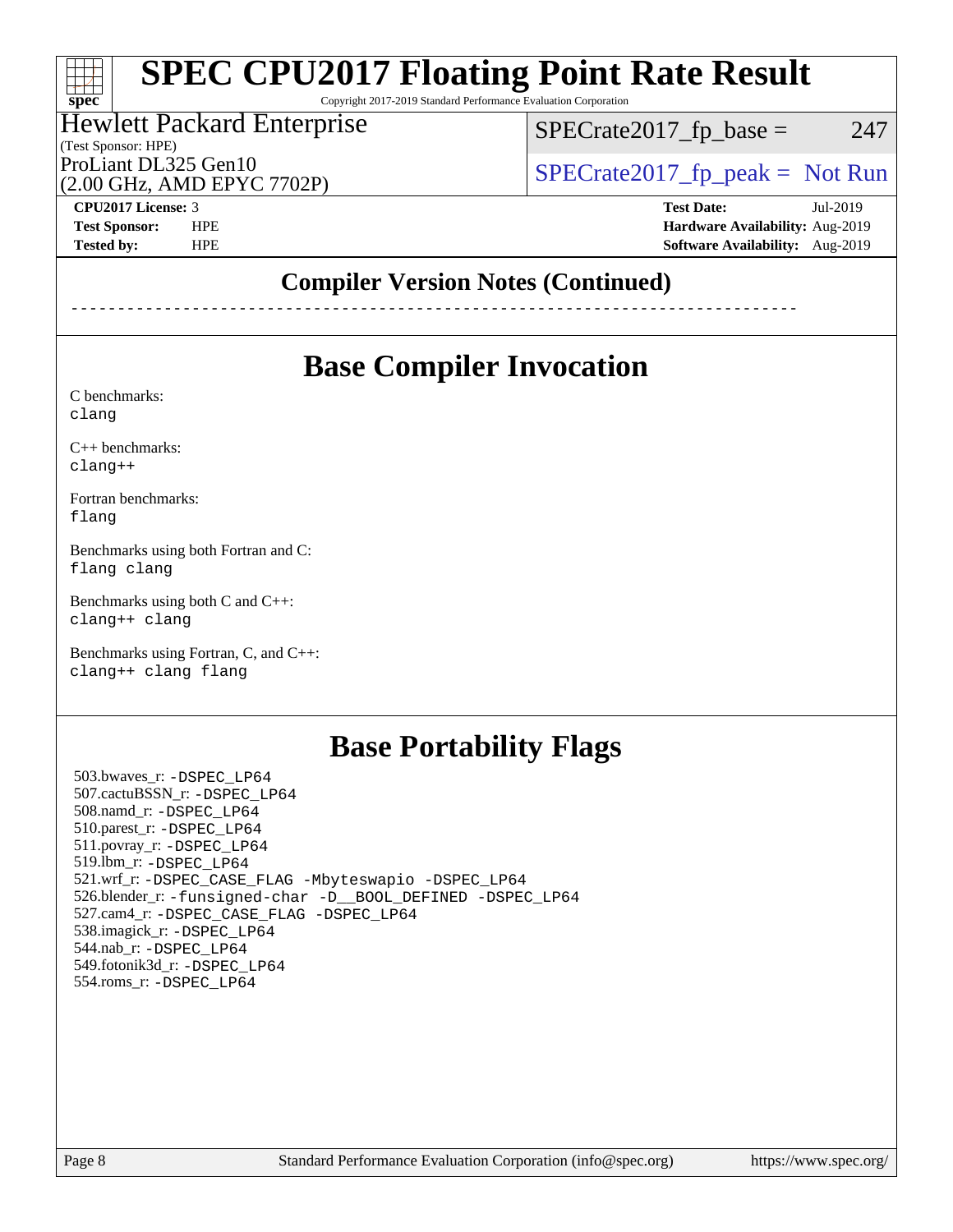Copyright 2017-2019 Standard Performance Evaluation Corporation

### Hewlett Packard Enterprise

 $SPECTate2017<sub>fr</sub> base = 247$ 

#### (Test Sponsor: HPE)

(2.00 GHz, AMD EPYC 7702P)

ProLiant DL325 Gen10  $SPECTA = 2017$   $\frac{1}{20}$  peak = Not Run

**[CPU2017 License:](http://www.spec.org/auto/cpu2017/Docs/result-fields.html#CPU2017License)** 3 **[Test Date:](http://www.spec.org/auto/cpu2017/Docs/result-fields.html#TestDate)** Jul-2019 **[Test Sponsor:](http://www.spec.org/auto/cpu2017/Docs/result-fields.html#TestSponsor)** HPE **[Hardware Availability:](http://www.spec.org/auto/cpu2017/Docs/result-fields.html#HardwareAvailability)** Aug-2019 **[Tested by:](http://www.spec.org/auto/cpu2017/Docs/result-fields.html#Testedby)** HPE **[Software Availability:](http://www.spec.org/auto/cpu2017/Docs/result-fields.html#SoftwareAvailability)** Aug-2019

### **[Base Optimization Flags](http://www.spec.org/auto/cpu2017/Docs/result-fields.html#BaseOptimizationFlags)**

#### [C benchmarks](http://www.spec.org/auto/cpu2017/Docs/result-fields.html#Cbenchmarks):

**[spec](http://www.spec.org/)**

[-flto](http://www.spec.org/cpu2017/results/res2019q3/cpu2017-20190723-16404.flags.html#user_CCbase_aocc-flto) [-Wl,-mllvm -Wl,-function-specialize](http://www.spec.org/cpu2017/results/res2019q3/cpu2017-20190723-16404.flags.html#user_CCbase_F-function-specialize_7e7e661e57922243ee67c9a1251cb8910e607325179a0ce7f2884e09a6f5d4a5ef0ae4f37e8a2a11c95fc48e931f06dc2b6016f14b511fcb441e048bef1b065a) [-Wl,-mllvm -Wl,-region-vectorize](http://www.spec.org/cpu2017/results/res2019q3/cpu2017-20190723-16404.flags.html#user_CCbase_F-region-vectorize_fb6c6b5aa293c88efc6c7c2b52b20755e943585b1fe8658c35afef78727fff56e1a56891413c30e36b8e2a6f9a71126986319243e80eb6110b78b288f533c52b) [-Wl,-mllvm -Wl,-vector-library=LIBMVEC](http://www.spec.org/cpu2017/results/res2019q3/cpu2017-20190723-16404.flags.html#user_CCbase_F-use-vector-library_0a14b27fae317f283640384a31f7bfcc2bd4c1d0b5cfc618a3a430800c9b20217b00f61303eff223a3251b4f06ffbc9739dc5296db9d1fbb9ad24a3939d86d66) [-Wl,-mllvm -Wl,-reduce-array-computations=3](http://www.spec.org/cpu2017/results/res2019q3/cpu2017-20190723-16404.flags.html#user_CCbase_F-reduce-array-computations_b882aefe7a5dda4e33149f6299762b9a720dace3e498e13756f4c04e5a19edf5315c1f3993de2e61ec41e8c206231f84e05da7040e1bb5d69ba27d10a12507e4) [-O3](http://www.spec.org/cpu2017/results/res2019q3/cpu2017-20190723-16404.flags.html#user_CCbase_F-O3) [-ffast-math](http://www.spec.org/cpu2017/results/res2019q3/cpu2017-20190723-16404.flags.html#user_CCbase_aocc-ffast-math) [-march=znver2](http://www.spec.org/cpu2017/results/res2019q3/cpu2017-20190723-16404.flags.html#user_CCbase_aocc-march_3e2e19cff2eeef60c5d90b059483627c9ea47eca6d66670dbd53f9185f6439e27eb5e104cf773e9e8ab18c8842ce63e461a3e948d0214bd567ef3ade411bf467) [-fstruct-layout=3](http://www.spec.org/cpu2017/results/res2019q3/cpu2017-20190723-16404.flags.html#user_CCbase_F-struct-layout) [-mllvm -unroll-threshold=50](http://www.spec.org/cpu2017/results/res2019q3/cpu2017-20190723-16404.flags.html#user_CCbase_F-unroll-threshold_458874500b2c105d6d5cb4d7a611c40e2b16e9e3d26b355fea72d644c3673b4de4b3932662f0ed3dbec75c491a13da2d2ca81180bd779dc531083ef1e1e549dc) [-fremap-arrays](http://www.spec.org/cpu2017/results/res2019q3/cpu2017-20190723-16404.flags.html#user_CCbase_F-fremap-arrays) [-mllvm -function-specialize](http://www.spec.org/cpu2017/results/res2019q3/cpu2017-20190723-16404.flags.html#user_CCbase_F-function-specialize_233b3bdba86027f1b094368157e481c5bc59f40286dc25bfadc1858dcd5745c24fd30d5f188710db7fea399bcc9f44a80b3ce3aacc70a8870250c3ae5e1f35b8) [-mllvm -enable-gvn-hoist](http://www.spec.org/cpu2017/results/res2019q3/cpu2017-20190723-16404.flags.html#user_CCbase_F-enable-gvn-hoist_e5856354646dd6ca1333a0ad99b817e4cf8932b91b82809fd8fd47ceff7b22a89eba5c98fd3e3fa5200368fd772cec3dd56abc3c8f7b655a71b9f9848dddedd5) [-mllvm -reduce-array-computations=3](http://www.spec.org/cpu2017/results/res2019q3/cpu2017-20190723-16404.flags.html#user_CCbase_F-reduce-array-computations_aceadb8604558b566e0e3a0d7a3c1533923dd1fa0889614e16288028922629a28d5695c24d3b3be4306b1e311c54317dfffe3a2e57fbcaabc737a1798de39145) [-mllvm -global-vectorize-slp](http://www.spec.org/cpu2017/results/res2019q3/cpu2017-20190723-16404.flags.html#user_CCbase_F-global-vectorize-slp_a3935e8627af4ced727033b1ffd4db27f4d541a363d28d82bf4c2925fb3a0fd4115d6e42d13a2829f9e024d6608eb67a85cb49770f2da5c5ac8dbc737afad603) [-mllvm -vector-library=LIBMVEC](http://www.spec.org/cpu2017/results/res2019q3/cpu2017-20190723-16404.flags.html#user_CCbase_F-use-vector-library_e584e20b4f7ec96aa109254b65d8e01d864f3d68580371b9d93ed7c338191d4cfce20c3c864632264effc6bbe4c7c38153d02096a342ee92501c4a53204a7871) [-mllvm -inline-threshold=1000](http://www.spec.org/cpu2017/results/res2019q3/cpu2017-20190723-16404.flags.html#user_CCbase_dragonegg-llvm-inline-threshold_b7832241b0a6397e4ecdbaf0eb7defdc10f885c2a282fa3240fdc99844d543fda39cf8a4a9dccf68cf19b5438ac3b455264f478df15da0f4988afa40d8243bab) [-flv-function-specialization](http://www.spec.org/cpu2017/results/res2019q3/cpu2017-20190723-16404.flags.html#user_CCbase_F-flv-function-specialization) [-z muldefs](http://www.spec.org/cpu2017/results/res2019q3/cpu2017-20190723-16404.flags.html#user_CCbase_aocc-muldefs) [-lmvec](http://www.spec.org/cpu2017/results/res2019q3/cpu2017-20190723-16404.flags.html#user_CCbase_F-lmvec) [-lamdlibm](http://www.spec.org/cpu2017/results/res2019q3/cpu2017-20190723-16404.flags.html#user_CCbase_F-lamdlibm) [-ljemalloc](http://www.spec.org/cpu2017/results/res2019q3/cpu2017-20190723-16404.flags.html#user_CCbase_jemalloc-lib) [-lflang](http://www.spec.org/cpu2017/results/res2019q3/cpu2017-20190723-16404.flags.html#user_CCbase_F-lflang)

#### [C++ benchmarks:](http://www.spec.org/auto/cpu2017/Docs/result-fields.html#CXXbenchmarks)

[-std=c++98](http://www.spec.org/cpu2017/results/res2019q3/cpu2017-20190723-16404.flags.html#user_CXXbase_std-cpp) [-flto](http://www.spec.org/cpu2017/results/res2019q3/cpu2017-20190723-16404.flags.html#user_CXXbase_aocc-flto) [-Wl,-mllvm -Wl,-function-specialize](http://www.spec.org/cpu2017/results/res2019q3/cpu2017-20190723-16404.flags.html#user_CXXbase_F-function-specialize_7e7e661e57922243ee67c9a1251cb8910e607325179a0ce7f2884e09a6f5d4a5ef0ae4f37e8a2a11c95fc48e931f06dc2b6016f14b511fcb441e048bef1b065a) [-Wl,-mllvm -Wl,-region-vectorize](http://www.spec.org/cpu2017/results/res2019q3/cpu2017-20190723-16404.flags.html#user_CXXbase_F-region-vectorize_fb6c6b5aa293c88efc6c7c2b52b20755e943585b1fe8658c35afef78727fff56e1a56891413c30e36b8e2a6f9a71126986319243e80eb6110b78b288f533c52b) [-Wl,-mllvm -Wl,-vector-library=LIBMVEC](http://www.spec.org/cpu2017/results/res2019q3/cpu2017-20190723-16404.flags.html#user_CXXbase_F-use-vector-library_0a14b27fae317f283640384a31f7bfcc2bd4c1d0b5cfc618a3a430800c9b20217b00f61303eff223a3251b4f06ffbc9739dc5296db9d1fbb9ad24a3939d86d66) [-Wl,-mllvm -Wl,-reduce-array-computations=3](http://www.spec.org/cpu2017/results/res2019q3/cpu2017-20190723-16404.flags.html#user_CXXbase_F-reduce-array-computations_b882aefe7a5dda4e33149f6299762b9a720dace3e498e13756f4c04e5a19edf5315c1f3993de2e61ec41e8c206231f84e05da7040e1bb5d69ba27d10a12507e4) [-Wl,-mllvm -Wl,-suppress-fmas](http://www.spec.org/cpu2017/results/res2019q3/cpu2017-20190723-16404.flags.html#user_CXXbase_F-suppress-fmas_f00f00630e4a059e8af9c161e9bbf420bcf19890a7f99d5933525e66aa4b0bb3ab2339d2b12d97d3a5f5d271e839fe9c109938e91fe06230fb53651590cfa1e8) [-O3](http://www.spec.org/cpu2017/results/res2019q3/cpu2017-20190723-16404.flags.html#user_CXXbase_F-O3) [-ffast-math](http://www.spec.org/cpu2017/results/res2019q3/cpu2017-20190723-16404.flags.html#user_CXXbase_aocc-ffast-math) [-march=znver2](http://www.spec.org/cpu2017/results/res2019q3/cpu2017-20190723-16404.flags.html#user_CXXbase_aocc-march_3e2e19cff2eeef60c5d90b059483627c9ea47eca6d66670dbd53f9185f6439e27eb5e104cf773e9e8ab18c8842ce63e461a3e948d0214bd567ef3ade411bf467) [-mllvm -loop-unswitch-threshold=200000](http://www.spec.org/cpu2017/results/res2019q3/cpu2017-20190723-16404.flags.html#user_CXXbase_F-loop-unswitch-threshold_f9a82ae3270e55b5fbf79d0d96ee93606b73edbbe527d20b18b7bff1a3a146ad50cfc7454c5297978340ae9213029016a7d16221274d672d3f7f42ed25274e1d) [-mllvm -vector-library=LIBMVEC](http://www.spec.org/cpu2017/results/res2019q3/cpu2017-20190723-16404.flags.html#user_CXXbase_F-use-vector-library_e584e20b4f7ec96aa109254b65d8e01d864f3d68580371b9d93ed7c338191d4cfce20c3c864632264effc6bbe4c7c38153d02096a342ee92501c4a53204a7871) [-mllvm -unroll-threshold=100](http://www.spec.org/cpu2017/results/res2019q3/cpu2017-20190723-16404.flags.html#user_CXXbase_F-unroll-threshold_2755d0c78138845d361fa1543e3a063fffa198df9b3edf0cfb856bbc88a81e1769b12ac7a550c5d35197be55360db1a3f95a8d1304df999456cabf5120c45168) [-flv-function-specialization](http://www.spec.org/cpu2017/results/res2019q3/cpu2017-20190723-16404.flags.html#user_CXXbase_F-flv-function-specialization) [-mllvm -enable-partial-unswitch](http://www.spec.org/cpu2017/results/res2019q3/cpu2017-20190723-16404.flags.html#user_CXXbase_F-enable-partial-unswitch_6e1c33f981d77963b1eaf834973128a7f33ce3f8e27f54689656697a35e89dcc875281e0e6283d043e32f367dcb605ba0e307a92e830f7e326789fa6c61b35d3) [-z muldefs](http://www.spec.org/cpu2017/results/res2019q3/cpu2017-20190723-16404.flags.html#user_CXXbase_aocc-muldefs) [-lmvec](http://www.spec.org/cpu2017/results/res2019q3/cpu2017-20190723-16404.flags.html#user_CXXbase_F-lmvec) [-lamdlibm](http://www.spec.org/cpu2017/results/res2019q3/cpu2017-20190723-16404.flags.html#user_CXXbase_F-lamdlibm) [-ljemalloc](http://www.spec.org/cpu2017/results/res2019q3/cpu2017-20190723-16404.flags.html#user_CXXbase_jemalloc-lib) [-lflang](http://www.spec.org/cpu2017/results/res2019q3/cpu2017-20190723-16404.flags.html#user_CXXbase_F-lflang)

#### [Fortran benchmarks](http://www.spec.org/auto/cpu2017/Docs/result-fields.html#Fortranbenchmarks):

[-flto](http://www.spec.org/cpu2017/results/res2019q3/cpu2017-20190723-16404.flags.html#user_FCbase_aocc-flto) [-Wl,-mllvm -Wl,-function-specialize](http://www.spec.org/cpu2017/results/res2019q3/cpu2017-20190723-16404.flags.html#user_FCbase_F-function-specialize_7e7e661e57922243ee67c9a1251cb8910e607325179a0ce7f2884e09a6f5d4a5ef0ae4f37e8a2a11c95fc48e931f06dc2b6016f14b511fcb441e048bef1b065a) [-Wl,-mllvm -Wl,-region-vectorize](http://www.spec.org/cpu2017/results/res2019q3/cpu2017-20190723-16404.flags.html#user_FCbase_F-region-vectorize_fb6c6b5aa293c88efc6c7c2b52b20755e943585b1fe8658c35afef78727fff56e1a56891413c30e36b8e2a6f9a71126986319243e80eb6110b78b288f533c52b) [-Wl,-mllvm -Wl,-vector-library=LIBMVEC](http://www.spec.org/cpu2017/results/res2019q3/cpu2017-20190723-16404.flags.html#user_FCbase_F-use-vector-library_0a14b27fae317f283640384a31f7bfcc2bd4c1d0b5cfc618a3a430800c9b20217b00f61303eff223a3251b4f06ffbc9739dc5296db9d1fbb9ad24a3939d86d66) [-Wl,-mllvm -Wl,-reduce-array-computations=3](http://www.spec.org/cpu2017/results/res2019q3/cpu2017-20190723-16404.flags.html#user_FCbase_F-reduce-array-computations_b882aefe7a5dda4e33149f6299762b9a720dace3e498e13756f4c04e5a19edf5315c1f3993de2e61ec41e8c206231f84e05da7040e1bb5d69ba27d10a12507e4) [-O3](http://www.spec.org/cpu2017/results/res2019q3/cpu2017-20190723-16404.flags.html#user_FCbase_F-O3) [-march=znver2](http://www.spec.org/cpu2017/results/res2019q3/cpu2017-20190723-16404.flags.html#user_FCbase_aocc-march_3e2e19cff2eeef60c5d90b059483627c9ea47eca6d66670dbd53f9185f6439e27eb5e104cf773e9e8ab18c8842ce63e461a3e948d0214bd567ef3ade411bf467) [-funroll-loops](http://www.spec.org/cpu2017/results/res2019q3/cpu2017-20190723-16404.flags.html#user_FCbase_aocc-unroll-loops) [-Mrecursive](http://www.spec.org/cpu2017/results/res2019q3/cpu2017-20190723-16404.flags.html#user_FCbase_F-mrecursive_20a145d63f12d5750a899e17d4450b5b8b40330a9bb4af13688ca650e6fb30857bbbe44fb35cdbb895df6e5b2769de0a0d7659f51ff17acfbef6febafec4023f) [-mllvm -vector-library=LIBMVEC](http://www.spec.org/cpu2017/results/res2019q3/cpu2017-20190723-16404.flags.html#user_FCbase_F-use-vector-library_e584e20b4f7ec96aa109254b65d8e01d864f3d68580371b9d93ed7c338191d4cfce20c3c864632264effc6bbe4c7c38153d02096a342ee92501c4a53204a7871) [-z muldefs](http://www.spec.org/cpu2017/results/res2019q3/cpu2017-20190723-16404.flags.html#user_FCbase_aocc-muldefs) [-Kieee](http://www.spec.org/cpu2017/results/res2019q3/cpu2017-20190723-16404.flags.html#user_FCbase_F-kieee) [-fno-finite-math-only](http://www.spec.org/cpu2017/results/res2019q3/cpu2017-20190723-16404.flags.html#user_FCbase_aocc-fno-finite-math-only) [-lmvec](http://www.spec.org/cpu2017/results/res2019q3/cpu2017-20190723-16404.flags.html#user_FCbase_F-lmvec) [-lamdlibm](http://www.spec.org/cpu2017/results/res2019q3/cpu2017-20190723-16404.flags.html#user_FCbase_F-lamdlibm) [-ljemalloc](http://www.spec.org/cpu2017/results/res2019q3/cpu2017-20190723-16404.flags.html#user_FCbase_jemalloc-lib) [-lflang](http://www.spec.org/cpu2017/results/res2019q3/cpu2017-20190723-16404.flags.html#user_FCbase_F-lflang)

#### [Benchmarks using both Fortran and C](http://www.spec.org/auto/cpu2017/Docs/result-fields.html#BenchmarksusingbothFortranandC):

[-flto](http://www.spec.org/cpu2017/results/res2019q3/cpu2017-20190723-16404.flags.html#user_CC_FCbase_aocc-flto) [-Wl,-mllvm -Wl,-function-specialize](http://www.spec.org/cpu2017/results/res2019q3/cpu2017-20190723-16404.flags.html#user_CC_FCbase_F-function-specialize_7e7e661e57922243ee67c9a1251cb8910e607325179a0ce7f2884e09a6f5d4a5ef0ae4f37e8a2a11c95fc48e931f06dc2b6016f14b511fcb441e048bef1b065a) [-Wl,-mllvm -Wl,-region-vectorize](http://www.spec.org/cpu2017/results/res2019q3/cpu2017-20190723-16404.flags.html#user_CC_FCbase_F-region-vectorize_fb6c6b5aa293c88efc6c7c2b52b20755e943585b1fe8658c35afef78727fff56e1a56891413c30e36b8e2a6f9a71126986319243e80eb6110b78b288f533c52b) [-Wl,-mllvm -Wl,-vector-library=LIBMVEC](http://www.spec.org/cpu2017/results/res2019q3/cpu2017-20190723-16404.flags.html#user_CC_FCbase_F-use-vector-library_0a14b27fae317f283640384a31f7bfcc2bd4c1d0b5cfc618a3a430800c9b20217b00f61303eff223a3251b4f06ffbc9739dc5296db9d1fbb9ad24a3939d86d66) [-Wl,-mllvm -Wl,-reduce-array-computations=3](http://www.spec.org/cpu2017/results/res2019q3/cpu2017-20190723-16404.flags.html#user_CC_FCbase_F-reduce-array-computations_b882aefe7a5dda4e33149f6299762b9a720dace3e498e13756f4c04e5a19edf5315c1f3993de2e61ec41e8c206231f84e05da7040e1bb5d69ba27d10a12507e4) [-O3](http://www.spec.org/cpu2017/results/res2019q3/cpu2017-20190723-16404.flags.html#user_CC_FCbase_F-O3) [-ffast-math](http://www.spec.org/cpu2017/results/res2019q3/cpu2017-20190723-16404.flags.html#user_CC_FCbase_aocc-ffast-math) [-march=znver2](http://www.spec.org/cpu2017/results/res2019q3/cpu2017-20190723-16404.flags.html#user_CC_FCbase_aocc-march_3e2e19cff2eeef60c5d90b059483627c9ea47eca6d66670dbd53f9185f6439e27eb5e104cf773e9e8ab18c8842ce63e461a3e948d0214bd567ef3ade411bf467) [-fstruct-layout=3](http://www.spec.org/cpu2017/results/res2019q3/cpu2017-20190723-16404.flags.html#user_CC_FCbase_F-struct-layout) [-mllvm -unroll-threshold=50](http://www.spec.org/cpu2017/results/res2019q3/cpu2017-20190723-16404.flags.html#user_CC_FCbase_F-unroll-threshold_458874500b2c105d6d5cb4d7a611c40e2b16e9e3d26b355fea72d644c3673b4de4b3932662f0ed3dbec75c491a13da2d2ca81180bd779dc531083ef1e1e549dc) [-fremap-arrays](http://www.spec.org/cpu2017/results/res2019q3/cpu2017-20190723-16404.flags.html#user_CC_FCbase_F-fremap-arrays) [-mllvm -function-specialize](http://www.spec.org/cpu2017/results/res2019q3/cpu2017-20190723-16404.flags.html#user_CC_FCbase_F-function-specialize_233b3bdba86027f1b094368157e481c5bc59f40286dc25bfadc1858dcd5745c24fd30d5f188710db7fea399bcc9f44a80b3ce3aacc70a8870250c3ae5e1f35b8) [-mllvm -enable-gvn-hoist](http://www.spec.org/cpu2017/results/res2019q3/cpu2017-20190723-16404.flags.html#user_CC_FCbase_F-enable-gvn-hoist_e5856354646dd6ca1333a0ad99b817e4cf8932b91b82809fd8fd47ceff7b22a89eba5c98fd3e3fa5200368fd772cec3dd56abc3c8f7b655a71b9f9848dddedd5) [-mllvm -reduce-array-computations=3](http://www.spec.org/cpu2017/results/res2019q3/cpu2017-20190723-16404.flags.html#user_CC_FCbase_F-reduce-array-computations_aceadb8604558b566e0e3a0d7a3c1533923dd1fa0889614e16288028922629a28d5695c24d3b3be4306b1e311c54317dfffe3a2e57fbcaabc737a1798de39145) [-mllvm -global-vectorize-slp](http://www.spec.org/cpu2017/results/res2019q3/cpu2017-20190723-16404.flags.html#user_CC_FCbase_F-global-vectorize-slp_a3935e8627af4ced727033b1ffd4db27f4d541a363d28d82bf4c2925fb3a0fd4115d6e42d13a2829f9e024d6608eb67a85cb49770f2da5c5ac8dbc737afad603) [-mllvm -vector-library=LIBMVEC](http://www.spec.org/cpu2017/results/res2019q3/cpu2017-20190723-16404.flags.html#user_CC_FCbase_F-use-vector-library_e584e20b4f7ec96aa109254b65d8e01d864f3d68580371b9d93ed7c338191d4cfce20c3c864632264effc6bbe4c7c38153d02096a342ee92501c4a53204a7871) [-mllvm -inline-threshold=1000](http://www.spec.org/cpu2017/results/res2019q3/cpu2017-20190723-16404.flags.html#user_CC_FCbase_dragonegg-llvm-inline-threshold_b7832241b0a6397e4ecdbaf0eb7defdc10f885c2a282fa3240fdc99844d543fda39cf8a4a9dccf68cf19b5438ac3b455264f478df15da0f4988afa40d8243bab) [-flv-function-specialization](http://www.spec.org/cpu2017/results/res2019q3/cpu2017-20190723-16404.flags.html#user_CC_FCbase_F-flv-function-specialization) [-funroll-loops](http://www.spec.org/cpu2017/results/res2019q3/cpu2017-20190723-16404.flags.html#user_CC_FCbase_aocc-unroll-loops) [-Mrecursive](http://www.spec.org/cpu2017/results/res2019q3/cpu2017-20190723-16404.flags.html#user_CC_FCbase_F-mrecursive_20a145d63f12d5750a899e17d4450b5b8b40330a9bb4af13688ca650e6fb30857bbbe44fb35cdbb895df6e5b2769de0a0d7659f51ff17acfbef6febafec4023f) [-z muldefs](http://www.spec.org/cpu2017/results/res2019q3/cpu2017-20190723-16404.flags.html#user_CC_FCbase_aocc-muldefs) [-Kieee](http://www.spec.org/cpu2017/results/res2019q3/cpu2017-20190723-16404.flags.html#user_CC_FCbase_F-kieee) [-fno-finite-math-only](http://www.spec.org/cpu2017/results/res2019q3/cpu2017-20190723-16404.flags.html#user_CC_FCbase_aocc-fno-finite-math-only) [-lmvec](http://www.spec.org/cpu2017/results/res2019q3/cpu2017-20190723-16404.flags.html#user_CC_FCbase_F-lmvec) [-lamdlibm](http://www.spec.org/cpu2017/results/res2019q3/cpu2017-20190723-16404.flags.html#user_CC_FCbase_F-lamdlibm) [-ljemalloc](http://www.spec.org/cpu2017/results/res2019q3/cpu2017-20190723-16404.flags.html#user_CC_FCbase_jemalloc-lib) [-lflang](http://www.spec.org/cpu2017/results/res2019q3/cpu2017-20190723-16404.flags.html#user_CC_FCbase_F-lflang)

#### [Benchmarks using both C and C++:](http://www.spec.org/auto/cpu2017/Docs/result-fields.html#BenchmarksusingbothCandCXX)

[-std=c++98](http://www.spec.org/cpu2017/results/res2019q3/cpu2017-20190723-16404.flags.html#user_CC_CXXbase_std-cpp) [-flto](http://www.spec.org/cpu2017/results/res2019q3/cpu2017-20190723-16404.flags.html#user_CC_CXXbase_aocc-flto) [-Wl,-mllvm -Wl,-function-specialize](http://www.spec.org/cpu2017/results/res2019q3/cpu2017-20190723-16404.flags.html#user_CC_CXXbase_F-function-specialize_7e7e661e57922243ee67c9a1251cb8910e607325179a0ce7f2884e09a6f5d4a5ef0ae4f37e8a2a11c95fc48e931f06dc2b6016f14b511fcb441e048bef1b065a) [-Wl,-mllvm -Wl,-region-vectorize](http://www.spec.org/cpu2017/results/res2019q3/cpu2017-20190723-16404.flags.html#user_CC_CXXbase_F-region-vectorize_fb6c6b5aa293c88efc6c7c2b52b20755e943585b1fe8658c35afef78727fff56e1a56891413c30e36b8e2a6f9a71126986319243e80eb6110b78b288f533c52b) [-Wl,-mllvm -Wl,-vector-library=LIBMVEC](http://www.spec.org/cpu2017/results/res2019q3/cpu2017-20190723-16404.flags.html#user_CC_CXXbase_F-use-vector-library_0a14b27fae317f283640384a31f7bfcc2bd4c1d0b5cfc618a3a430800c9b20217b00f61303eff223a3251b4f06ffbc9739dc5296db9d1fbb9ad24a3939d86d66) [-Wl,-mllvm -Wl,-reduce-array-computations=3](http://www.spec.org/cpu2017/results/res2019q3/cpu2017-20190723-16404.flags.html#user_CC_CXXbase_F-reduce-array-computations_b882aefe7a5dda4e33149f6299762b9a720dace3e498e13756f4c04e5a19edf5315c1f3993de2e61ec41e8c206231f84e05da7040e1bb5d69ba27d10a12507e4) [-Wl,-mllvm -Wl,-suppress-fmas](http://www.spec.org/cpu2017/results/res2019q3/cpu2017-20190723-16404.flags.html#user_CC_CXXbase_F-suppress-fmas_f00f00630e4a059e8af9c161e9bbf420bcf19890a7f99d5933525e66aa4b0bb3ab2339d2b12d97d3a5f5d271e839fe9c109938e91fe06230fb53651590cfa1e8) [-O3](http://www.spec.org/cpu2017/results/res2019q3/cpu2017-20190723-16404.flags.html#user_CC_CXXbase_F-O3) [-ffast-math](http://www.spec.org/cpu2017/results/res2019q3/cpu2017-20190723-16404.flags.html#user_CC_CXXbase_aocc-ffast-math) [-march=znver2](http://www.spec.org/cpu2017/results/res2019q3/cpu2017-20190723-16404.flags.html#user_CC_CXXbase_aocc-march_3e2e19cff2eeef60c5d90b059483627c9ea47eca6d66670dbd53f9185f6439e27eb5e104cf773e9e8ab18c8842ce63e461a3e948d0214bd567ef3ade411bf467) [-fstruct-layout=3](http://www.spec.org/cpu2017/results/res2019q3/cpu2017-20190723-16404.flags.html#user_CC_CXXbase_F-struct-layout) [-mllvm -unroll-threshold=50](http://www.spec.org/cpu2017/results/res2019q3/cpu2017-20190723-16404.flags.html#user_CC_CXXbase_F-unroll-threshold_458874500b2c105d6d5cb4d7a611c40e2b16e9e3d26b355fea72d644c3673b4de4b3932662f0ed3dbec75c491a13da2d2ca81180bd779dc531083ef1e1e549dc) [-fremap-arrays](http://www.spec.org/cpu2017/results/res2019q3/cpu2017-20190723-16404.flags.html#user_CC_CXXbase_F-fremap-arrays) [-mllvm -function-specialize](http://www.spec.org/cpu2017/results/res2019q3/cpu2017-20190723-16404.flags.html#user_CC_CXXbase_F-function-specialize_233b3bdba86027f1b094368157e481c5bc59f40286dc25bfadc1858dcd5745c24fd30d5f188710db7fea399bcc9f44a80b3ce3aacc70a8870250c3ae5e1f35b8) [-mllvm -enable-gvn-hoist](http://www.spec.org/cpu2017/results/res2019q3/cpu2017-20190723-16404.flags.html#user_CC_CXXbase_F-enable-gvn-hoist_e5856354646dd6ca1333a0ad99b817e4cf8932b91b82809fd8fd47ceff7b22a89eba5c98fd3e3fa5200368fd772cec3dd56abc3c8f7b655a71b9f9848dddedd5)

**(Continued on next page)**

| Page 9 | Standard Performance Evaluation Corporation (info@spec.org) | https://www.spec.org/ |
|--------|-------------------------------------------------------------|-----------------------|
|        |                                                             |                       |